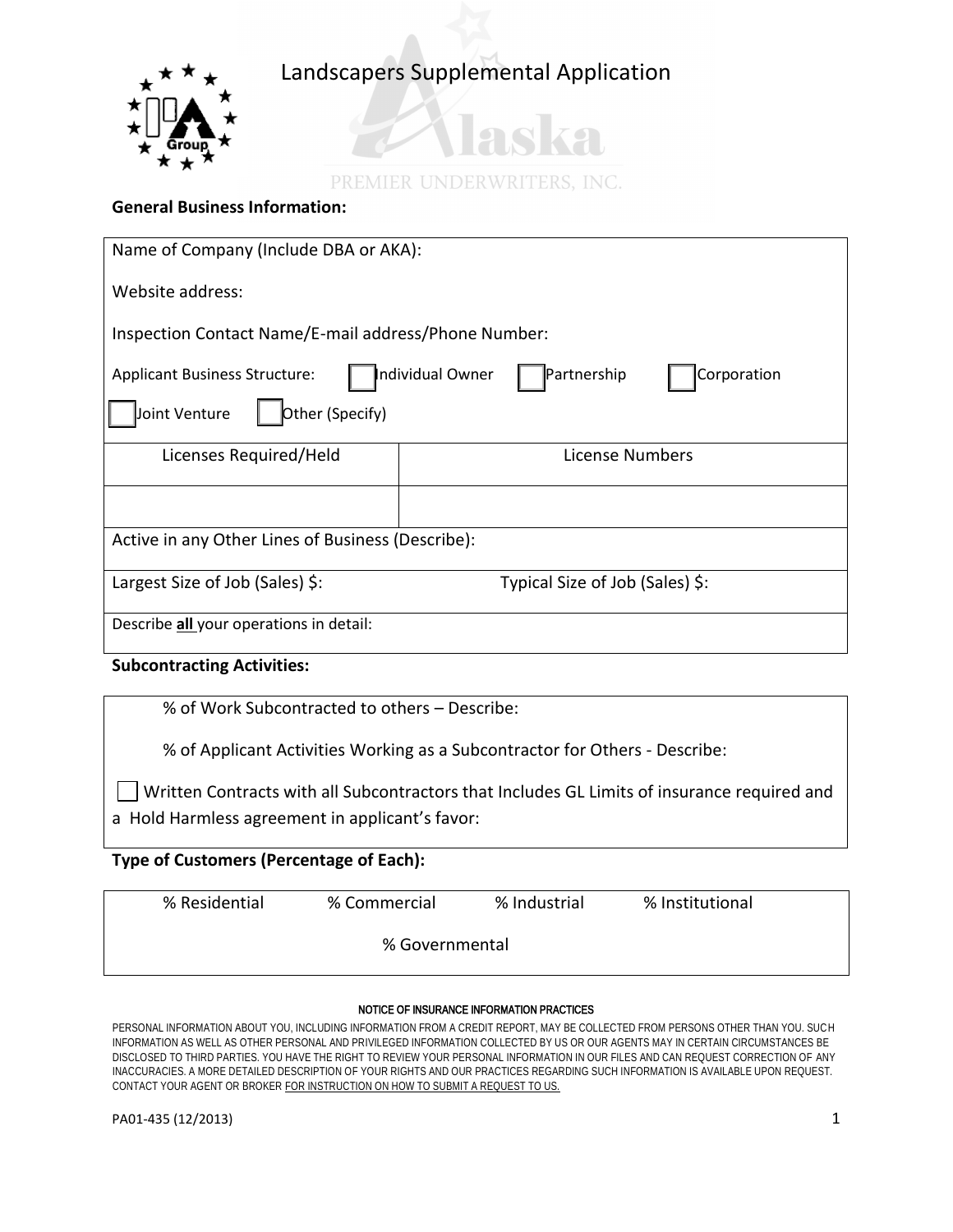laska



### **Landscaping Activities:**

| <b>Plant Trees and Shrubs</b>                               | <b>Tree Trimming/Removal</b>   |  |  |
|-------------------------------------------------------------|--------------------------------|--|--|
| Seed/Sod                                                    | Garden/Mulch                   |  |  |
| Lawn Mow/Trim                                               | Grow Own Trees/Shrubs (Provide |  |  |
|                                                             | Description of activities):    |  |  |
| Hardscaping (decks, patios, retention                       | Install Lawn Sprinkler Systems |  |  |
| walls, sidewalks, driveways or decorative walls             |                                |  |  |
| and surfaces):                                              |                                |  |  |
| Appliance Installations:                                    |                                |  |  |
| Electrical lighting/outlets or lamp posts:                  |                                |  |  |
| Exterior plumbing for sinks, faucets or fountains:          |                                |  |  |
| (If yes - any underground wiring or plumbing) - Describe:   |                                |  |  |
| Excavations:                                                |                                |  |  |
| Maximum Depths Excavated:                                   |                                |  |  |
| Utility Company Notified Prior to Digging:  <br>l Yes<br>No |                                |  |  |

#### NOTICE OF INSURANCE INFORMATION PRACTICES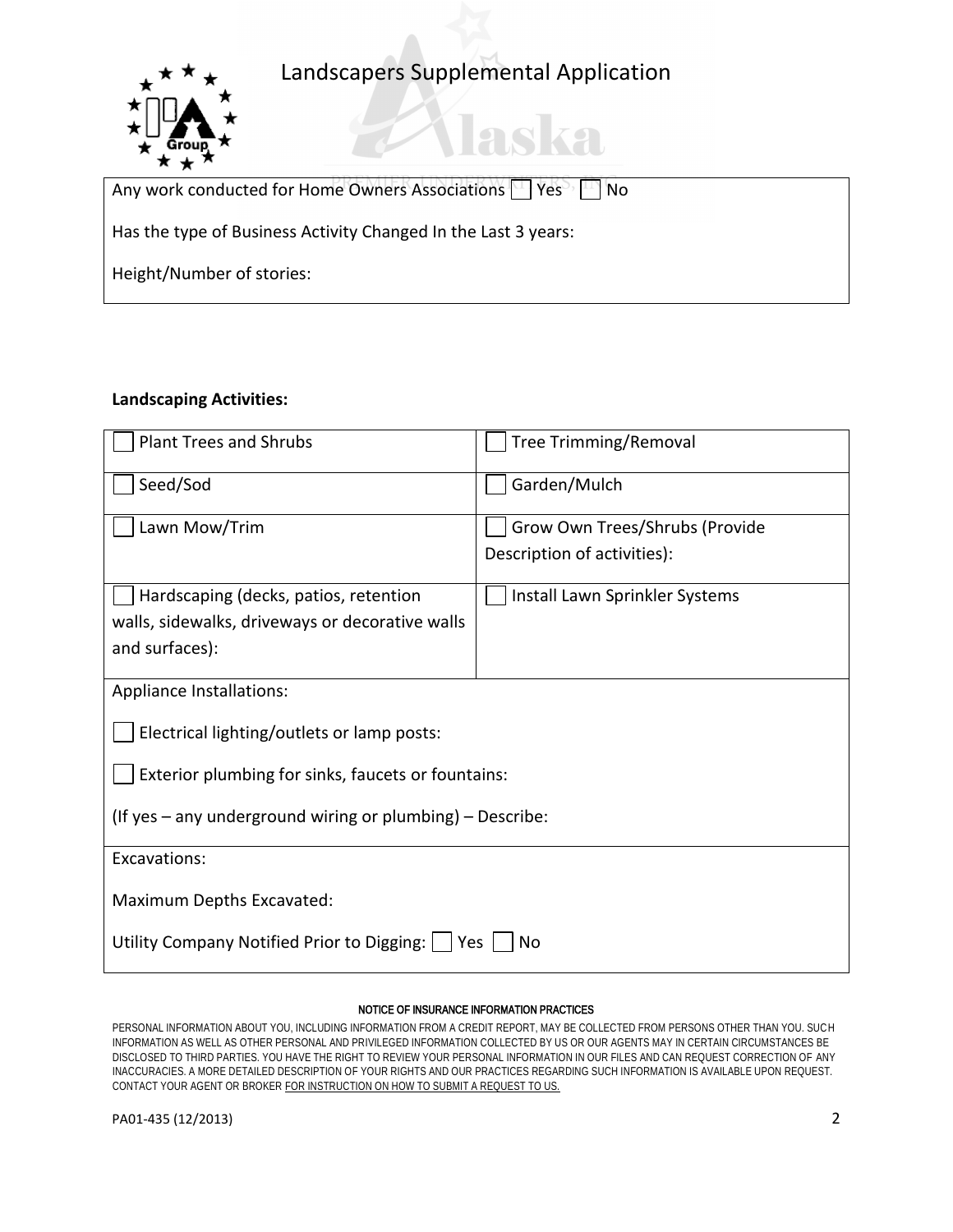*Haska* 



| ★ ★ ^                                                                                             |  |  |
|---------------------------------------------------------------------------------------------------|--|--|
| Land Grading: $ $   Yes<br>No                                                                     |  |  |
|                                                                                                   |  |  |
| <b>Spray Activities:</b>                                                                          |  |  |
| Herbicides<br>Fertilizers<br>Pesticides<br>  Insecticides<br>Fungicides                           |  |  |
| Liquid, Powder or Granular Applications:                                                          |  |  |
| If Yes, are they EPA approved: $ $   Yes     No – If No – Describe:                               |  |  |
| Are all your employees who apply pesticides/herbicides licensed or                                |  |  |
| supervised by a licensed applicator: $\vert \vert$ Yes $\vert \vert$ No – If no, Explain why not: |  |  |
| <b>Other Activities:</b>                                                                          |  |  |

| % Snow Plowing Activities:                                               |
|--------------------------------------------------------------------------|
| Residential: Private homes                                               |
| Condos, Apartment Complex                                                |
| Public Access Office Developments / Malls                                |
| Office Developments With no Public Access                                |
| Public Streets/Roads - Municipal work                                    |
| Are all snowplowing activities by contract                               |
| Application of non-slip material (salt, sand, cinders, etc.) – Describe: |
| Comments:                                                                |
| Any Swimming pool construction - Describe:                               |
| Installation of Ponds - Describe:                                        |
|                                                                          |

#### NOTICE OF INSURANCE INFORMATION PRACTICES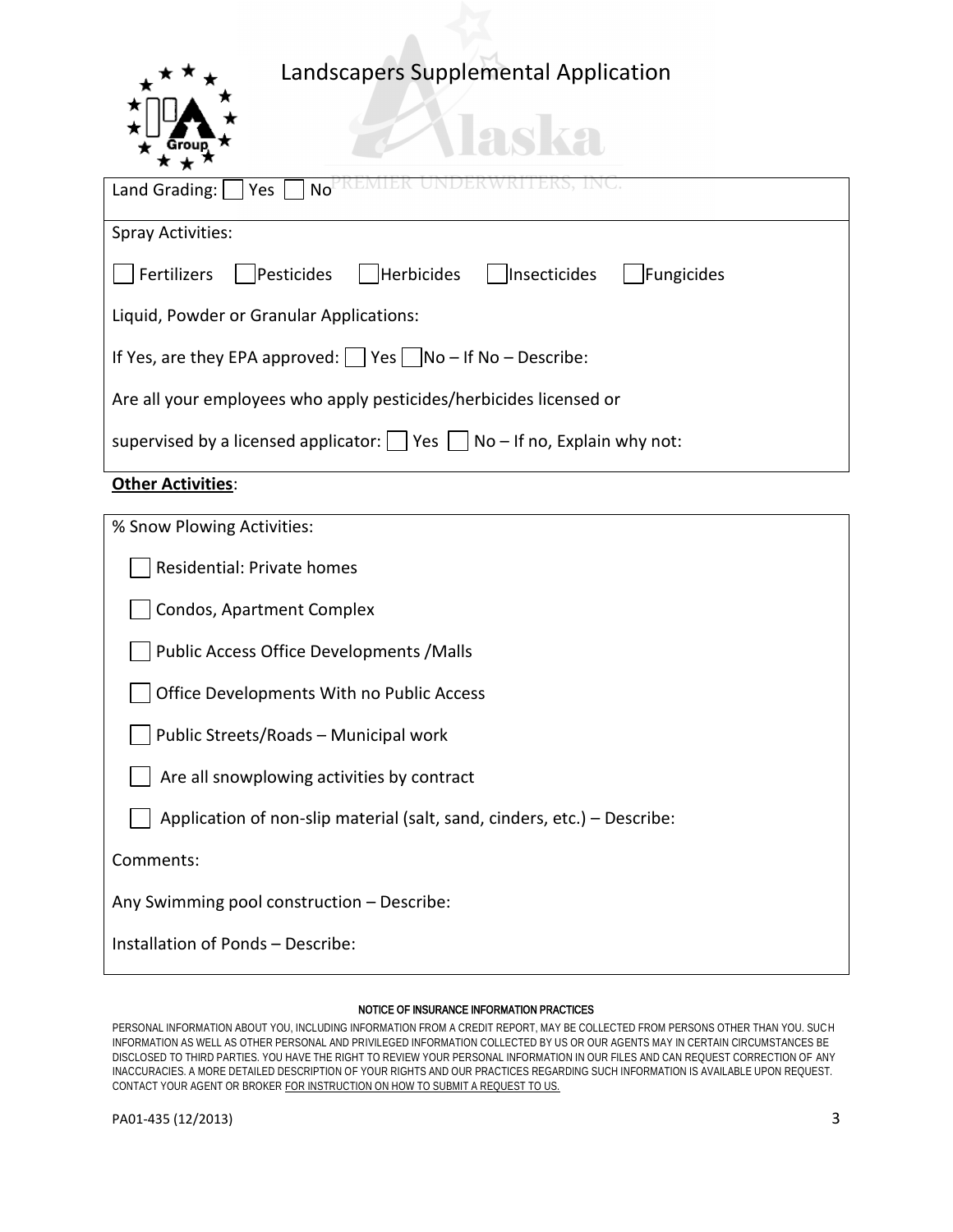laska



**Equipment:** 

| PREMIER UNDERWKITERS, INC.                                                                          |  |
|-----------------------------------------------------------------------------------------------------|--|
| $\vert\,\,\,\vert$ Lease, rent equipment to other contractors With or without Operators – Describe: |  |
| $\vert\,\,\,\vert$ Lease, rent or borrow equipment from others – With or without Operators          |  |
|                                                                                                     |  |
| Written contract in place detailing Equipment maintenance/repair responsibilities:                  |  |
|                                                                                                     |  |
|                                                                                                     |  |

### **Current Job Sites:**

| Job Name                     | Job Description | Job Cost \$ |
|------------------------------|-----------------|-------------|
|                              |                 |             |
|                              |                 |             |
|                              |                 |             |
| <b>Radius of Operations:</b> |                 |             |
| Out of State Work %:         |                 |             |

### **Three Year Loss Information:**

| Date | Description of Loss | Amount Paid/Incurred |
|------|---------------------|----------------------|
|      |                     |                      |

#### NOTICE OF INSURANCE INFORMATION PRACTICES